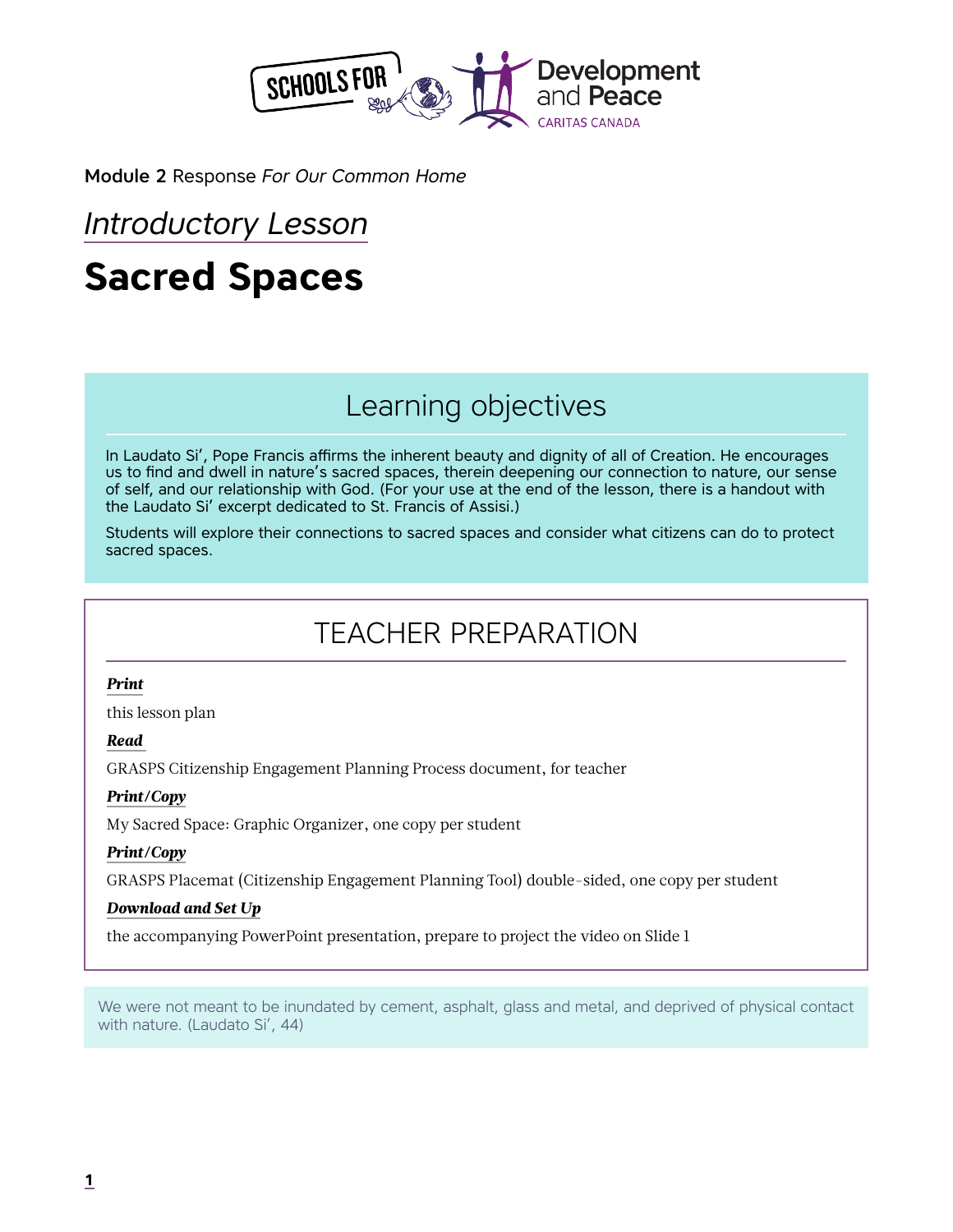# LESSON PLAN

## *IGNITE*

Play [Love video](https://www.youtube.com/watch?v=6QSZVA1HTqE), in which two sisters sing a song which celebrates the ways in which nature nurtures them.

While students view, ask them to reflect on which of the *three worldviews* regarding humankind's relationship to the rest of the created world the song affirms. (Dominion, Stewardship, Kinship - as per Module One Lesson 1.)

After the video, invite students to do a 2-minute free write, answering the above question - *Which worldview about humankind's relationship with the created world is represented here?* - providing details / evidence from the video to support their answer.

Ask students to share their thinking and evidence, first in small groups, then with the large group.

### *IMMERSE*

**Share** the following quote from Laudato Si'. Give the students a moment to reflect on the quote.

"T*he history of our friendship with God is always linked to particular places which take on an intensely personal meaning; we all remember places and revisiting those memories does us much good. Anyone who has grown up in the hills or used to sit by the spring to drink or played outdoors in the neighborhood square; going back to these places is a chance to recover something of their true selves.*" Laudato Si', 84

Then invite students to think of a *place in nature* they love to be. Give them time to identify this special space. Invite them to close their eyes and think about this place – what do they see, smell, hear, feel, taste? What emotions do they feel? What specific memories come to mind?

Using the *My Sacred Space worksheet*, invite them to respond to each reflection prompt and record some of the memories of a place in nature that is sacred to them.

Invite students to form groups of four and to take turns sharing their 'sacred place' reflections. Encourage the listener to share something that they appreciate about their peer's representation, and to pose questions to learn more about their peer's thinking.

*Close with a short reflection* on the importance of sacred places in nature to nourish our spirits.

## *COALESCE*

Explain to students that their elementary school playground, a public and communal space which has provided endless hours of playtime for the children and the community, is going to be ripped up in its entirety to be made into a Seniors' High-Rise Complex with guest parking. *Ask the students to imagine and remember the time they spent in that playground*. It will all be gone forever. What will be lost for the school and the community?

Inform students that they have an opportunity to defend this important place against destruction. It will take some important strategic planning, and they need to begin now.

Provide students with the *GRASPS Placement handout* with its questions for planning. In groups of four, ask students to work through the GRASPS questions together in order to thoughtfully design and plan a *citizenship action*.



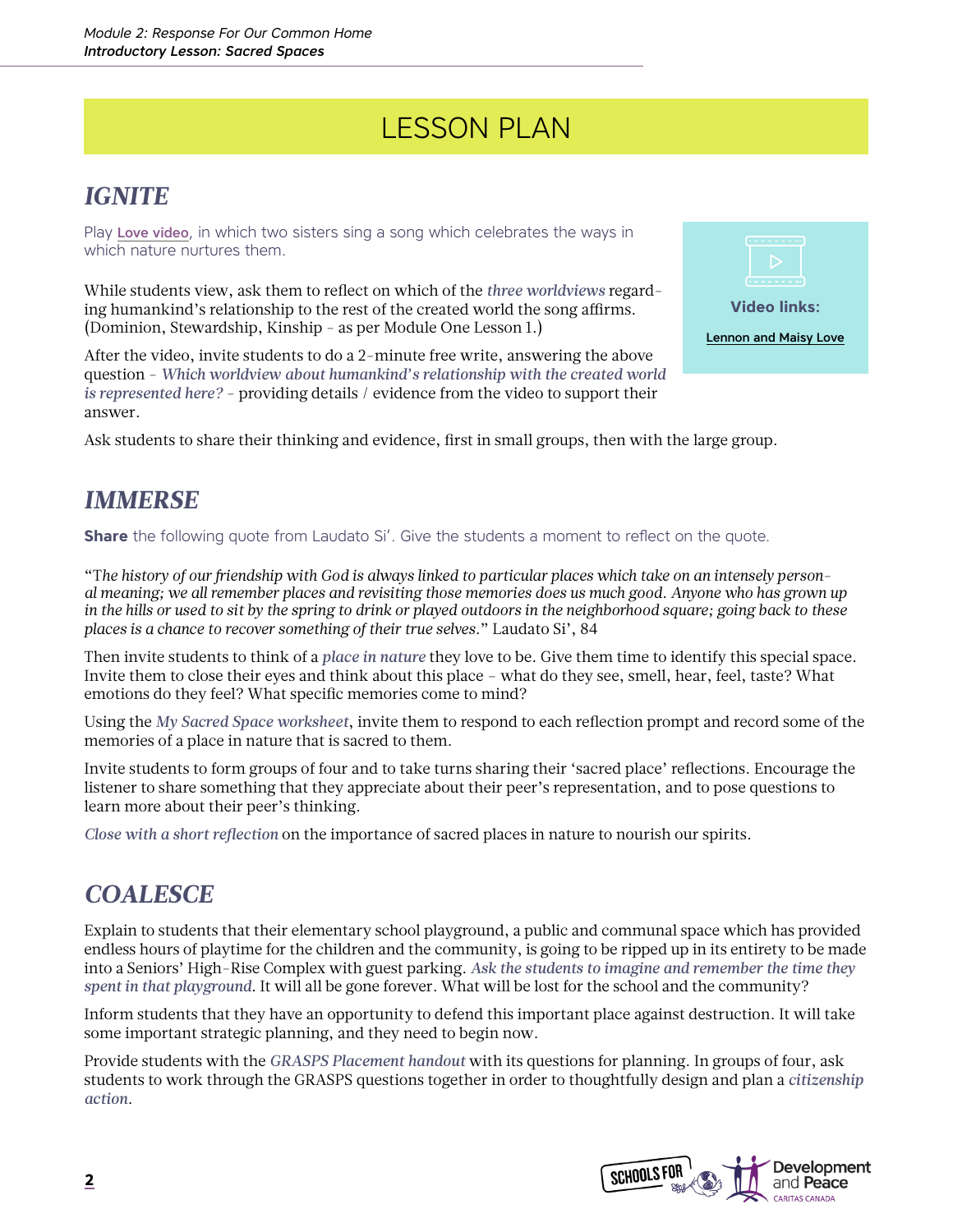When each group has worked through the questions together, and placed their responses on the placemat, ask a spokesperson from each group to share their action, one at a time. After each person shares, the rest of the class provides suggestions that may make their peer's action even more likely to succeed. Students adjust their plans in response to peer feedback.

## *CREATE*

Form a large circle. The teacher invites students to *identify patterns or common themes* they noticed in one another's proposed citizenship actions.

Please consider making a donation to support our mission at Development and Peace – working with partner organizations in the Global South who promote alternatives to unfair social, political and economic structures, and educating Canadians about the causes of poverty and mobilizing towards actions for change.

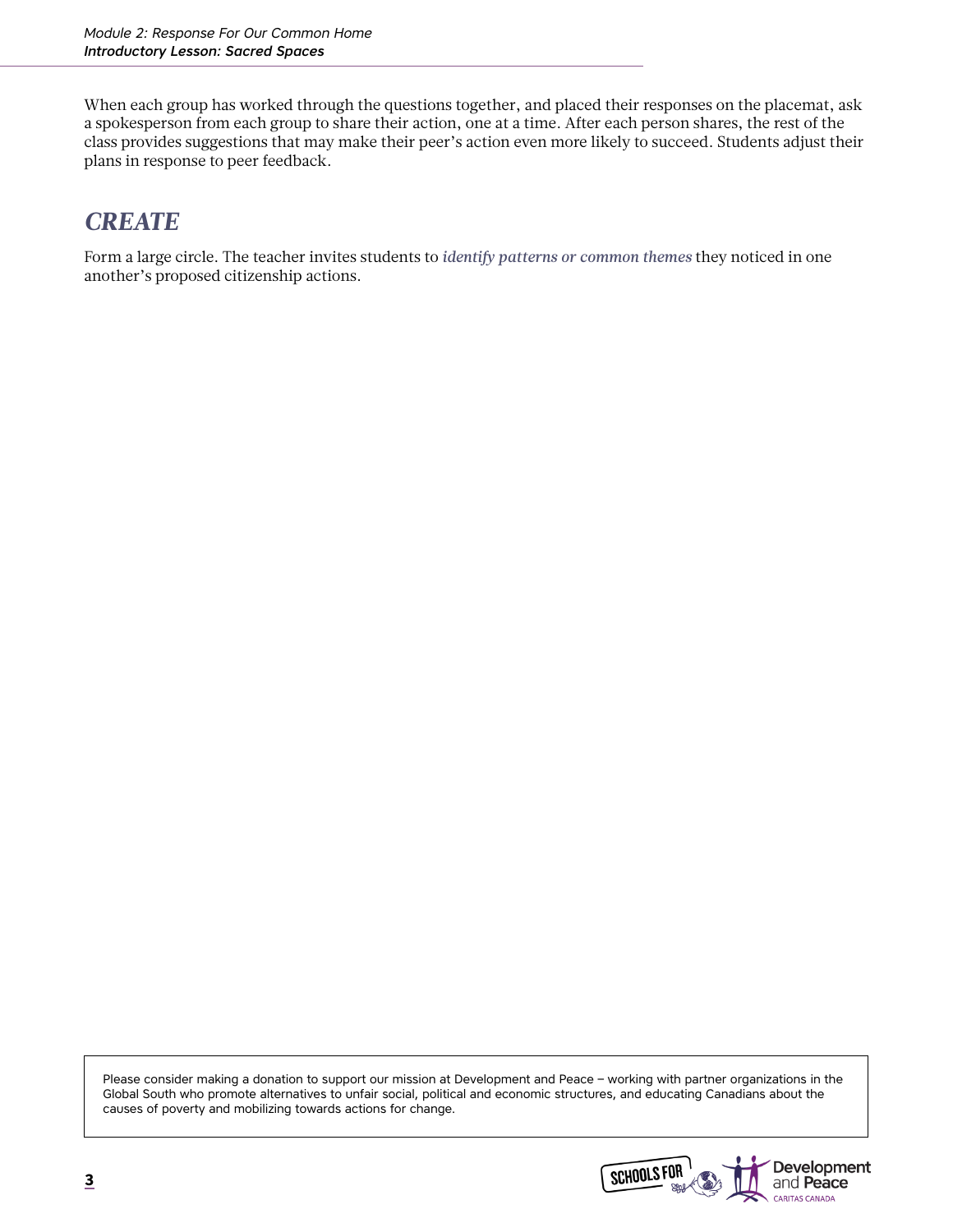## Saint Francis of Assisi, excerpts from Laudato Si'

10. I do not want to write this Encyclical without turning to that attractive and compelling figure, whose name I took as my guide and inspiration when I was elected Bishop of Rome. I believe that Saint Francis is the example par excellence of care for the vulnerable and of an integral ecology lived out joyfully and authentically. He is the patron saint of all who study and work in the area of ecology, and he is also much loved by non-Christians. He was particularly concerned for God's creation and for the poor and outcast. He loved, and was deeply loved for his joy, his generous self-giving, his openheartedness. He was a mystic and a pilgrim who lived in simplicity and in wonderful harmony with God, with others, with nature and with himself. He shows us just how inseparable the bond is between concern for nature, justice for the poor, commitment to society, and interior peace.

11. Francis helps us to see that an integral ecology calls for openness to categories which transcend the language of mathematics and biology and take us to the heart of what it is to be human. Just as happens when we fall in love with someone, whenever he would gaze at the sun, the moon or the smallest of animals, he burst into song, drawing all other creatures into his praise. He communed with all creation, even preaching to the flowers, inviting them "to praise the Lord, just as if they were endowed with reason".19 His response to the world around him was so much more than intellectual appreciation or economic calculus, for to him each and every creature was a sister united to him by bonds of affection. That is why he felt called to care for all that exists. His disciple Saint Bonaventure tells us that, "from a reflection on the primary source of all things, filled with even more abundant piety, he would call creatures, no matter how small, by the name of 'brother' or 'sister'". If we approach nature and the environment without this openness to awe and wonder, if we no longer speak the language of fraternity and beauty in our relationship with the world, our attitude will be that of masters, consumers, ruthless exploiters, unable to set limits on their immediate needs. By contrast, if we feel intimately united with all that exists, then sobriety and care will well up spontaneously. The poverty and austerity of Saint Francis were no mere veneer of asceticism, but something much more radical: a refusal to turn reality into an object simply to be used and controlled.

12. What is more, Saint Francis, faithful to Scripture, invites us to see nature as a magnificent book in which God speaks to us and grants us a glimpse of his infinite beauty and goodness. "Through the greatness and the beauty of creatures one comes to know by analogy their maker" (Wis 13:5); indeed, "his eternal power and divinity have been made known through his works since the creation of the world" (Rom 1:20). For this reason, Francis asked that part of the friary garden always be left untouched, so that wildflowers and herbs could grow there, and those who saw them could raise their minds to God, the Creator of such beauty. Rather than a problem to be solved, the world is a joyful mystery to be contemplated with gladness and praise.

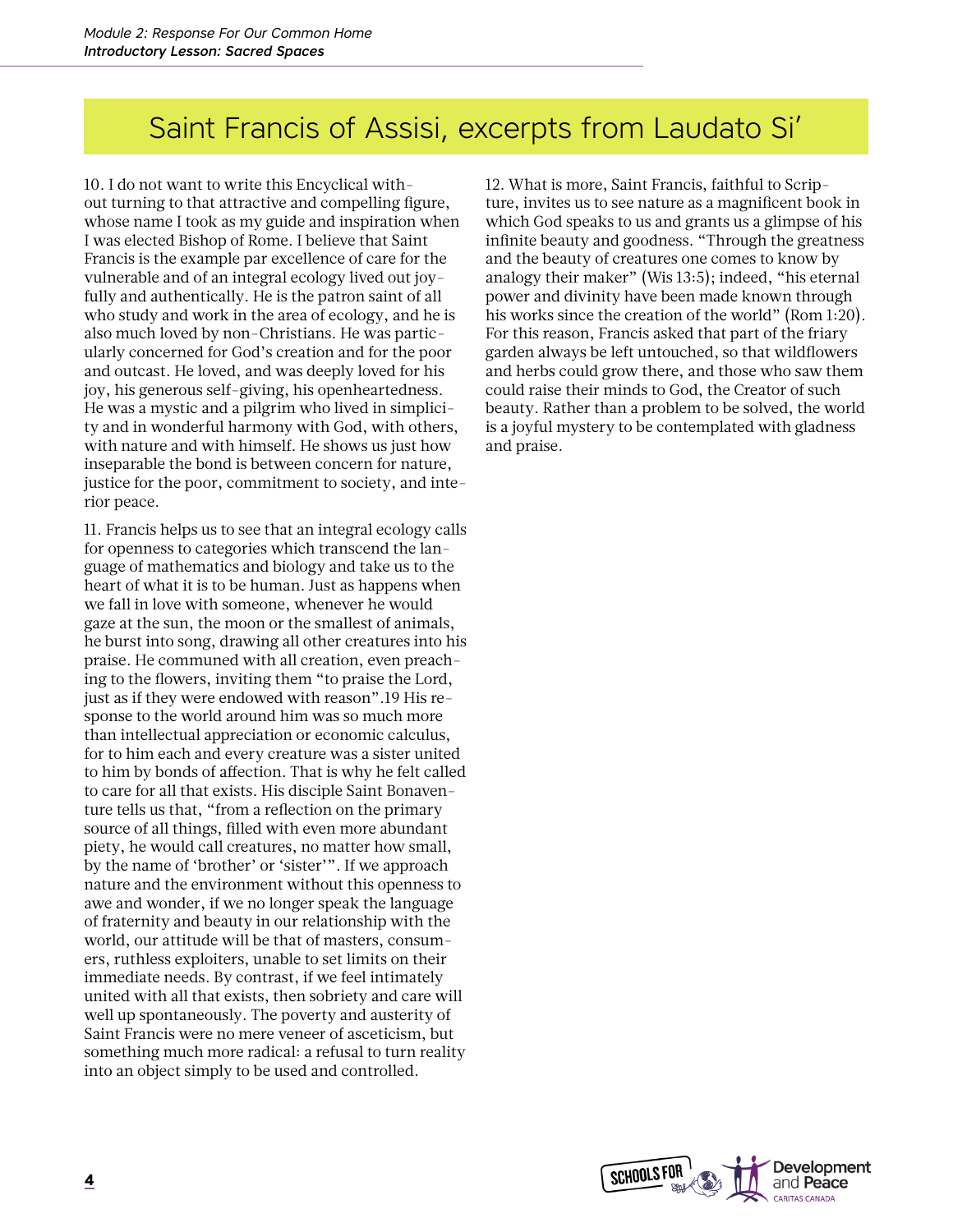# My Sacred Space: How does it nurture me as a whole person?

To deepen your thinking about your sacred space and answer the questions you find in this adapted Holistic Framework.



*Permission is granted by Development and Peace – Caritas Canada to reproduce for classroom use.*

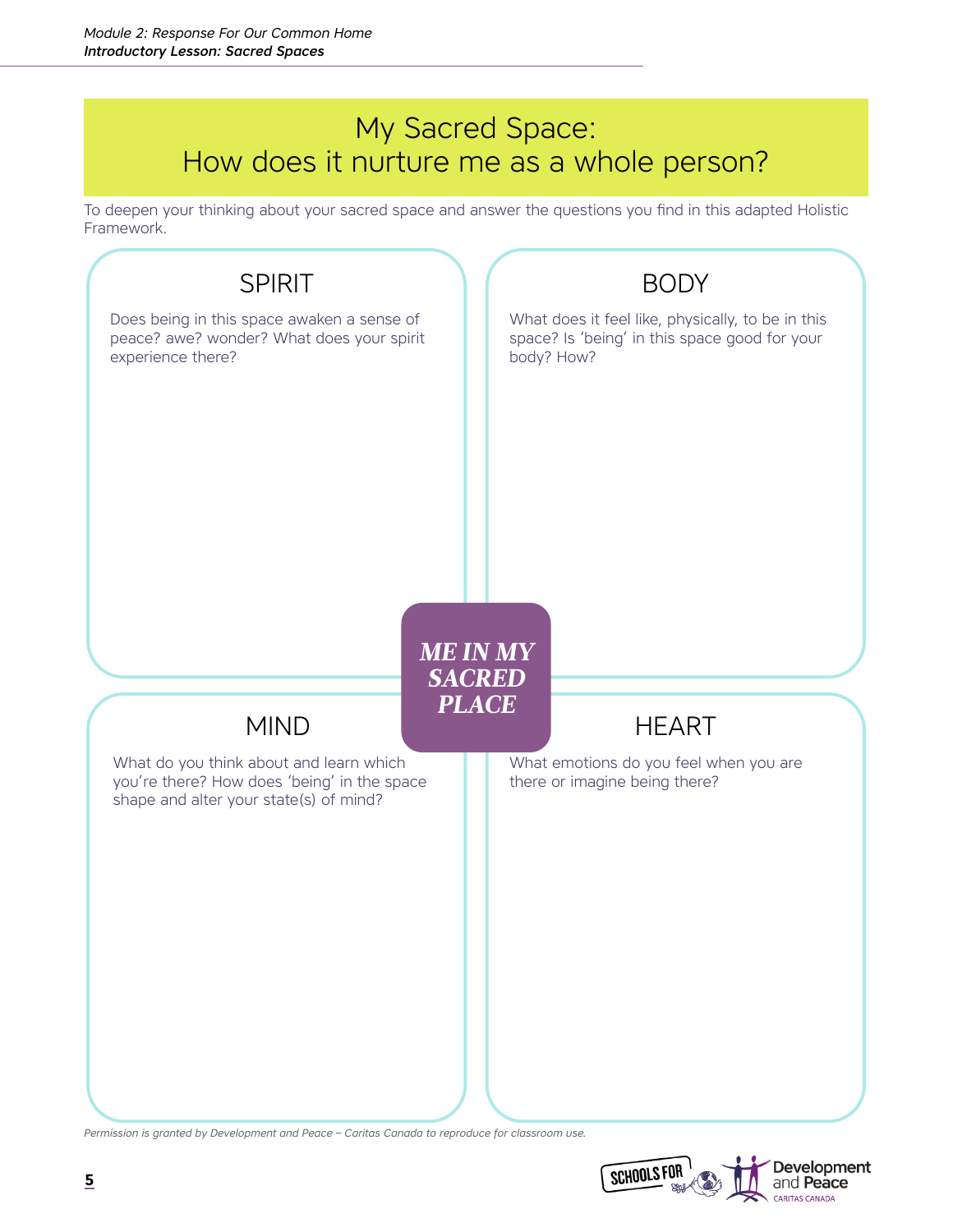# My Sacred Space Graphic Organizer **WHERE** IS THE PLACE? **WHAT** DO YOU SEE? **WHY** IS IT SPECIAL TO YOU? **WHAT** DO YOU SMELL? **WHAT** ARE YOU DOING WHEN YOU ARE THERE? **WHAT** EMOTIONS ARE YOU E XPERIENCING? **WHAT** DO YOU HEAR? *MY SACRED SPACE* Fill the spaces of this page with your responses as you reflect on your sacred space

*Permission is granted by Development and Peace – Caritas Canada to reproduce for classroom use.*

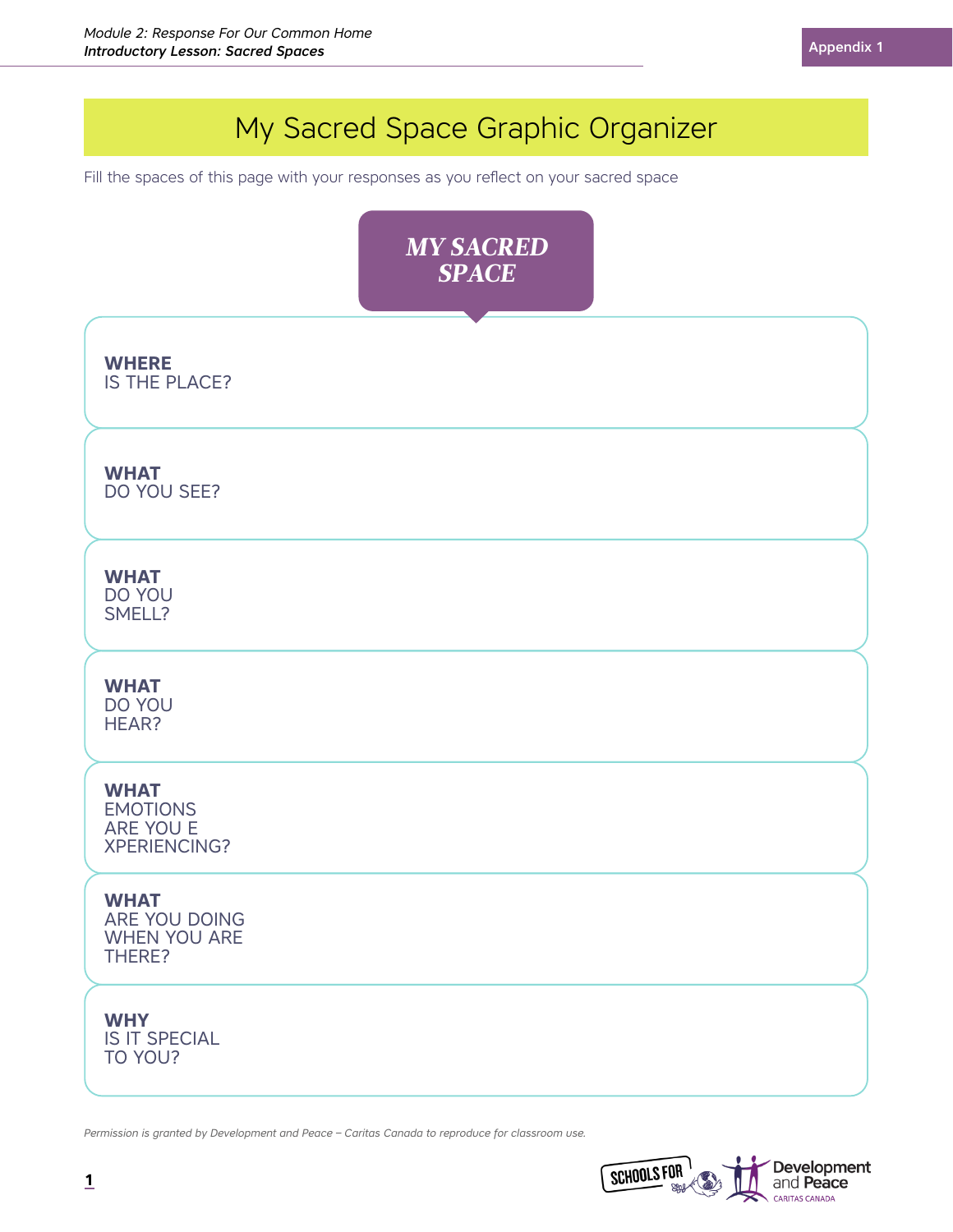

*Permission is granted by Development and Peace – Caritas Canada to reproduce for classroom use.*